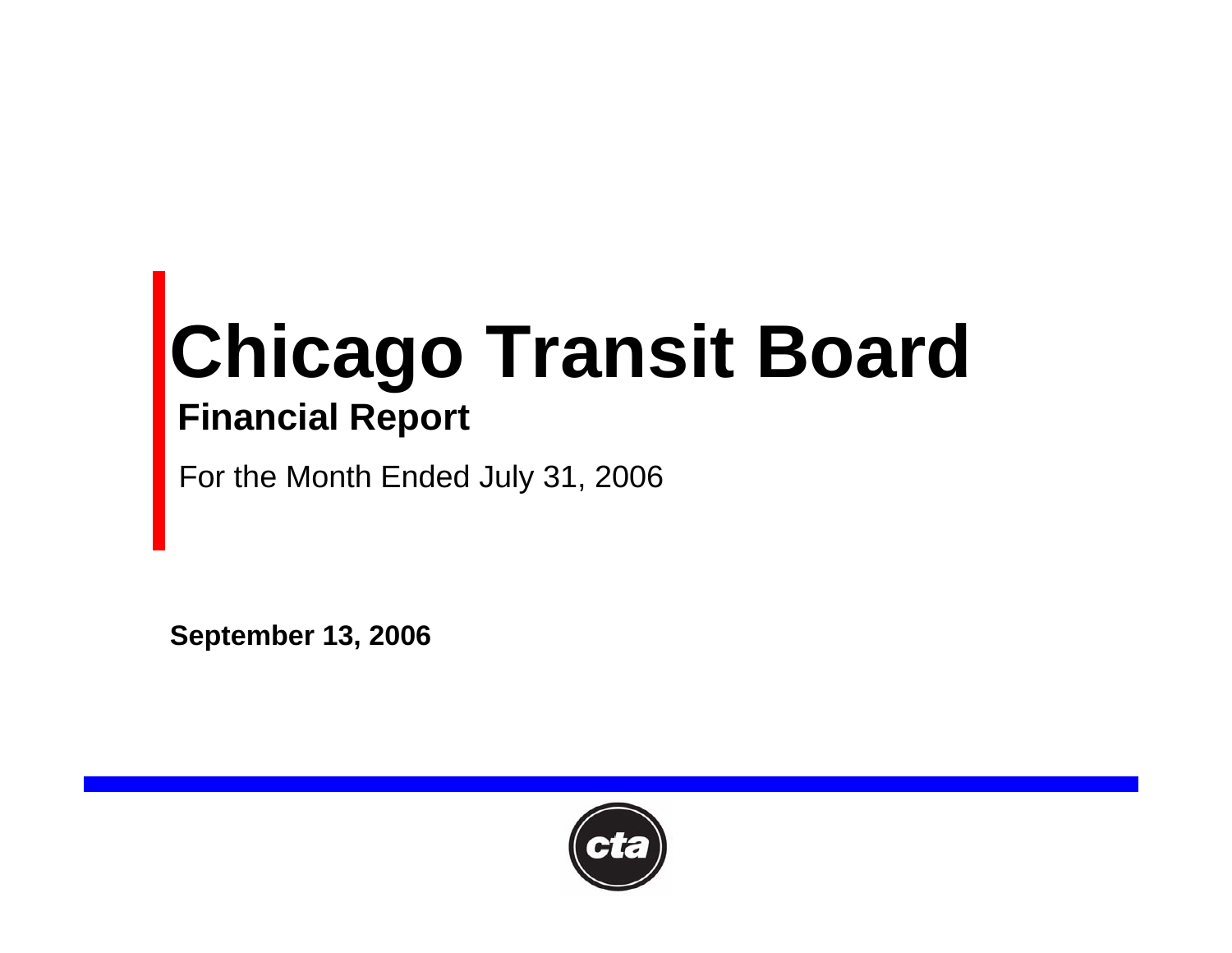# **Financial Summary – Current Month**

w Current operating deficit of \$0.8 million with a 56.82% recovery ratio.



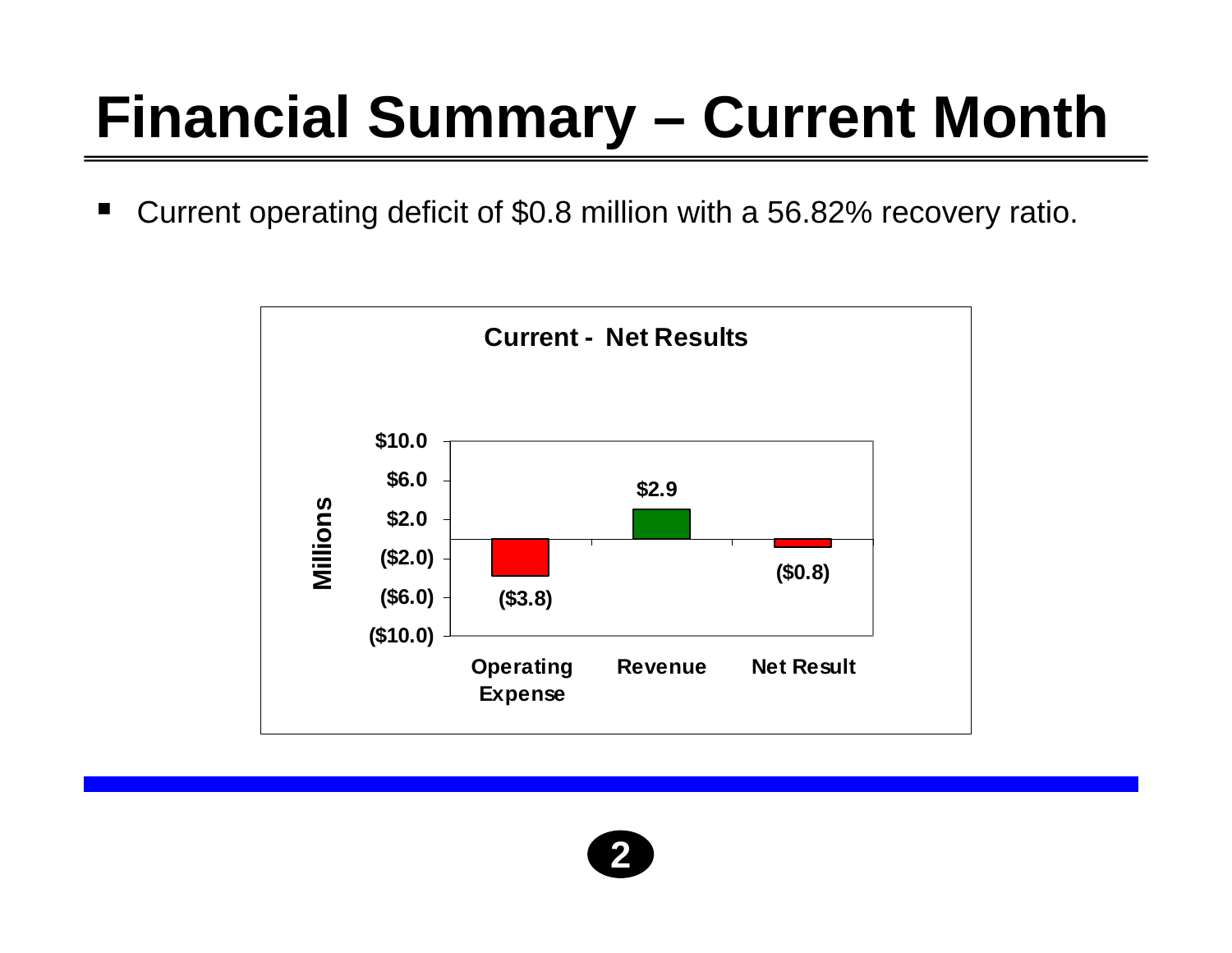#### **Financial Summary – Year**

 $\blacksquare$ YTD operating deficit of \$0.1 million with a 53.00% recovery ratio.



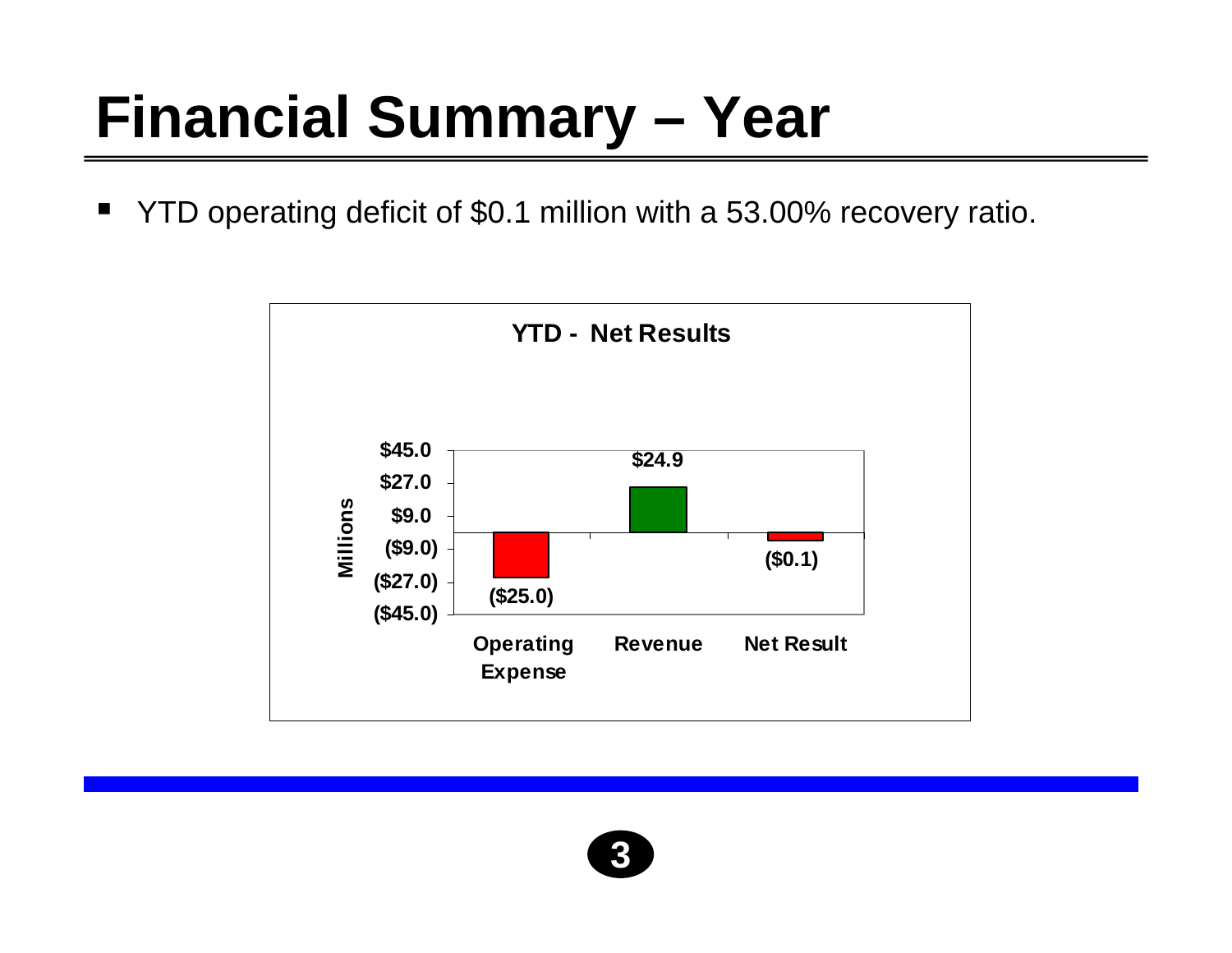# **Operating Expenses**

- ٠ ■ Current expenses equaled \$85.0 million – \$3.8 million over budget.
- ٠ YTD expenses equaled \$639.2 million — \$25.0 million over budget

|                | <b>Budget</b><br>(millions) | Actual<br>(millions) | Variance<br>(millions) |
|----------------|-----------------------------|----------------------|------------------------|
| <b>Current</b> | \$81.2                      | \$85.0               | (\$3.8)                |
| YTD            | \$614.2                     | \$639.2              | (\$25.0)               |

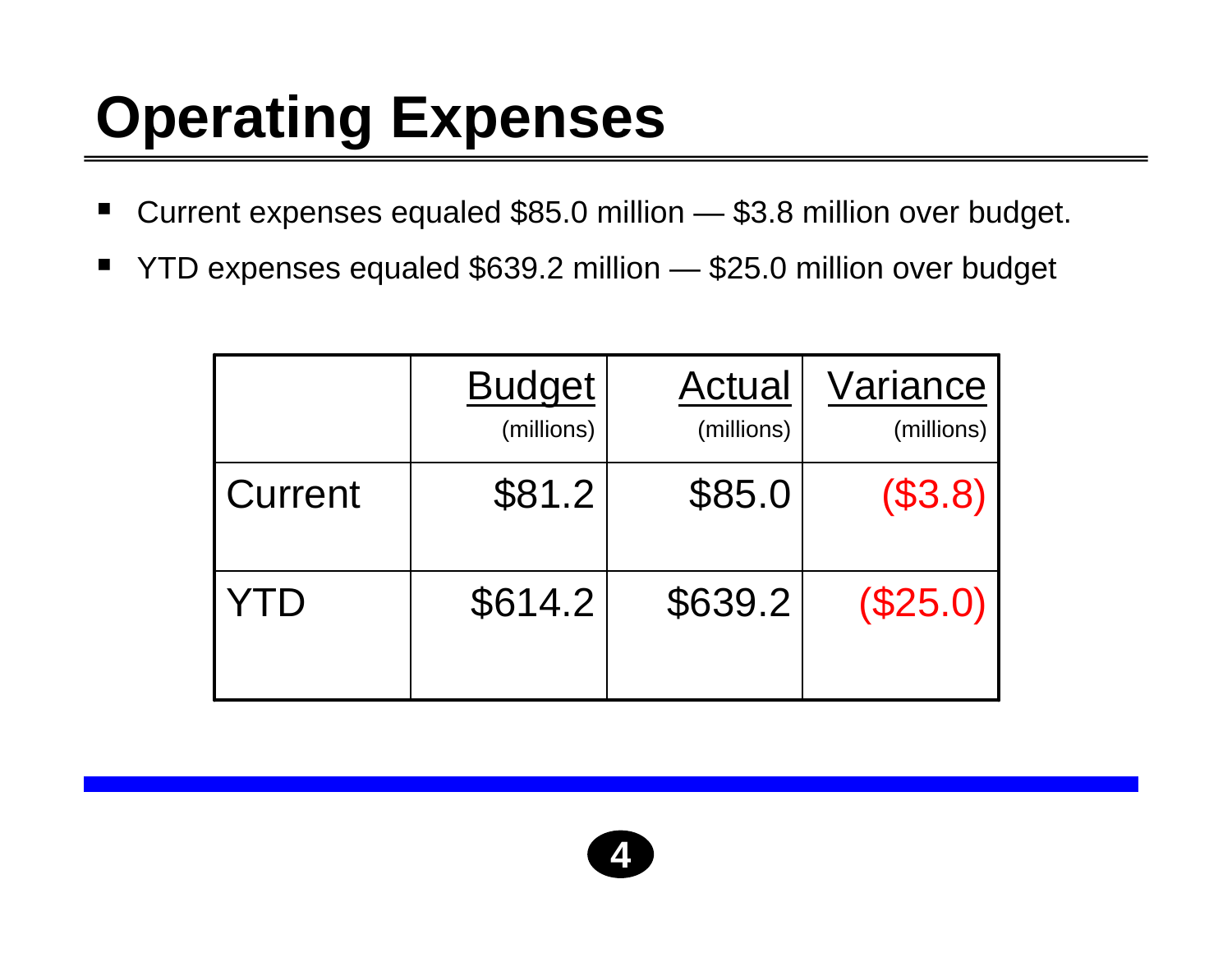#### **Labor**

- ٠ Current expenses equaled \$63.0 million — \$2.4 million over budget.
- ٠ YTD expenses equaled \$445.7 million — \$12.3 million over budget.



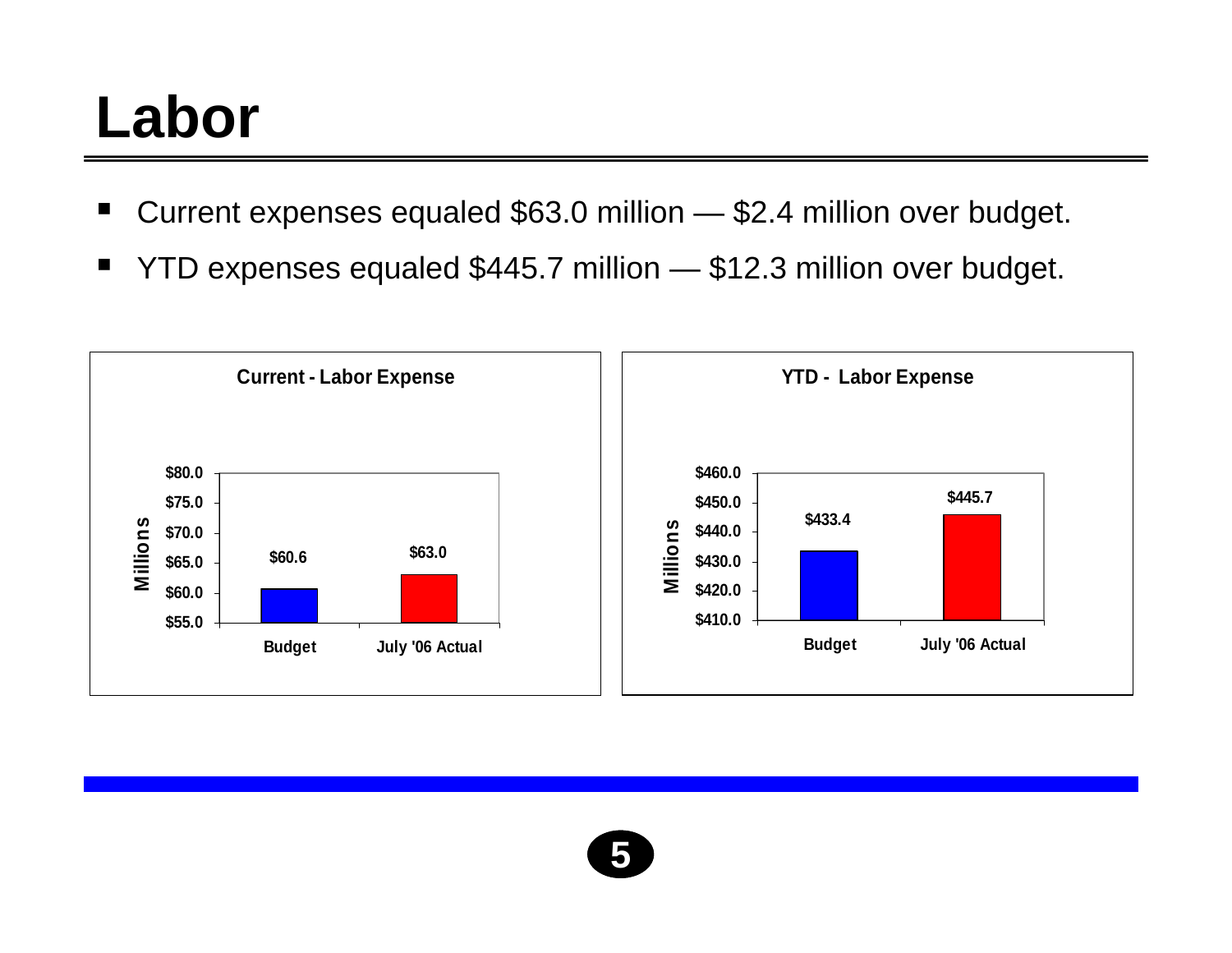#### **Materials**

- ٠ Current expenses equaled \$6.3 million — \$1.0 million over budget.
- ٠ YTD expenses equaled \$44.0 million — \$4.8 million over budget.

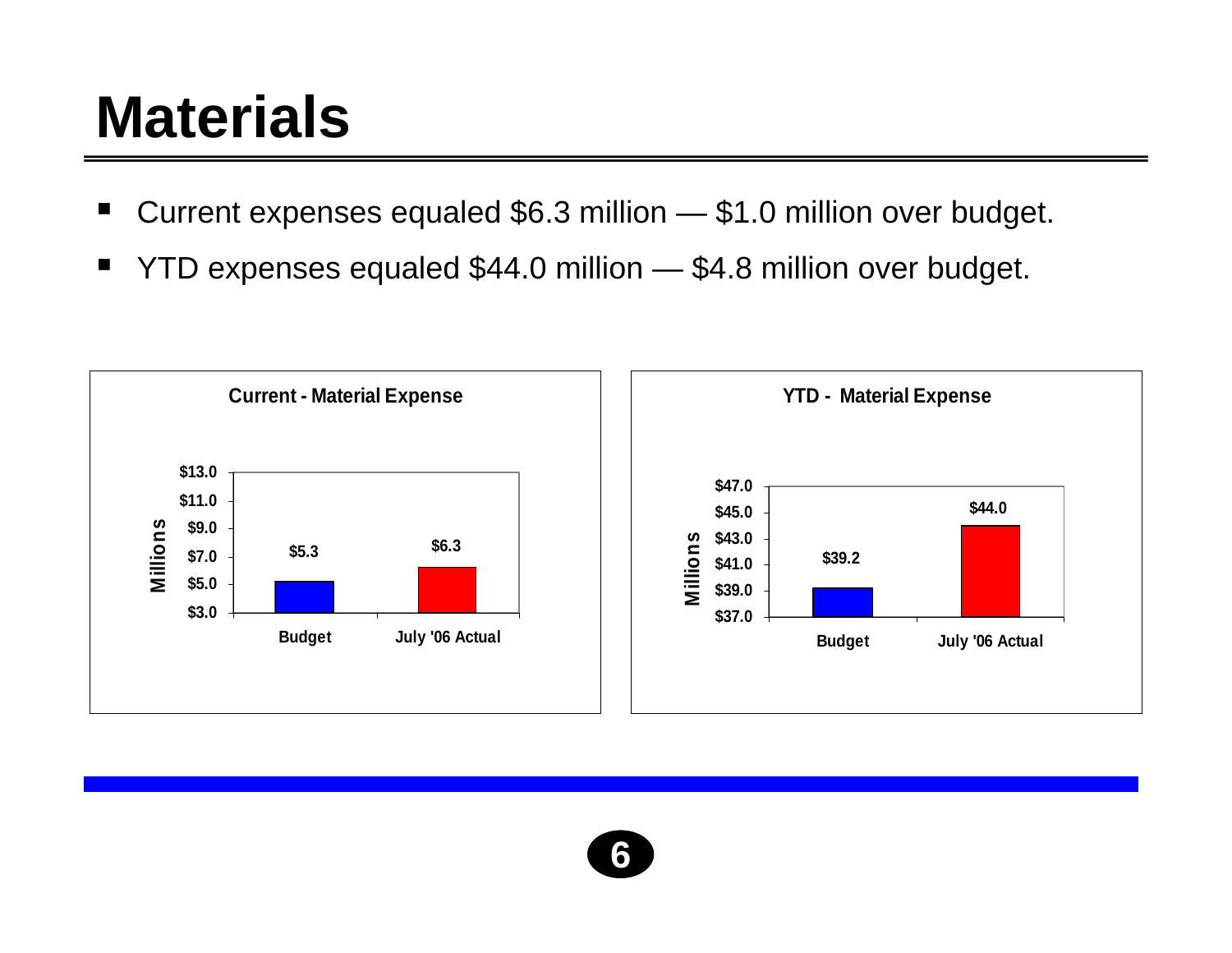### **Fuel - Revenue Equipment**

- ٠ Current fuel expense equaled \$5.0 million - \$1.3 million over budget.
- ٠ FY2006 fuel expense equaled \$31.0 million - \$2.9 million over budget.



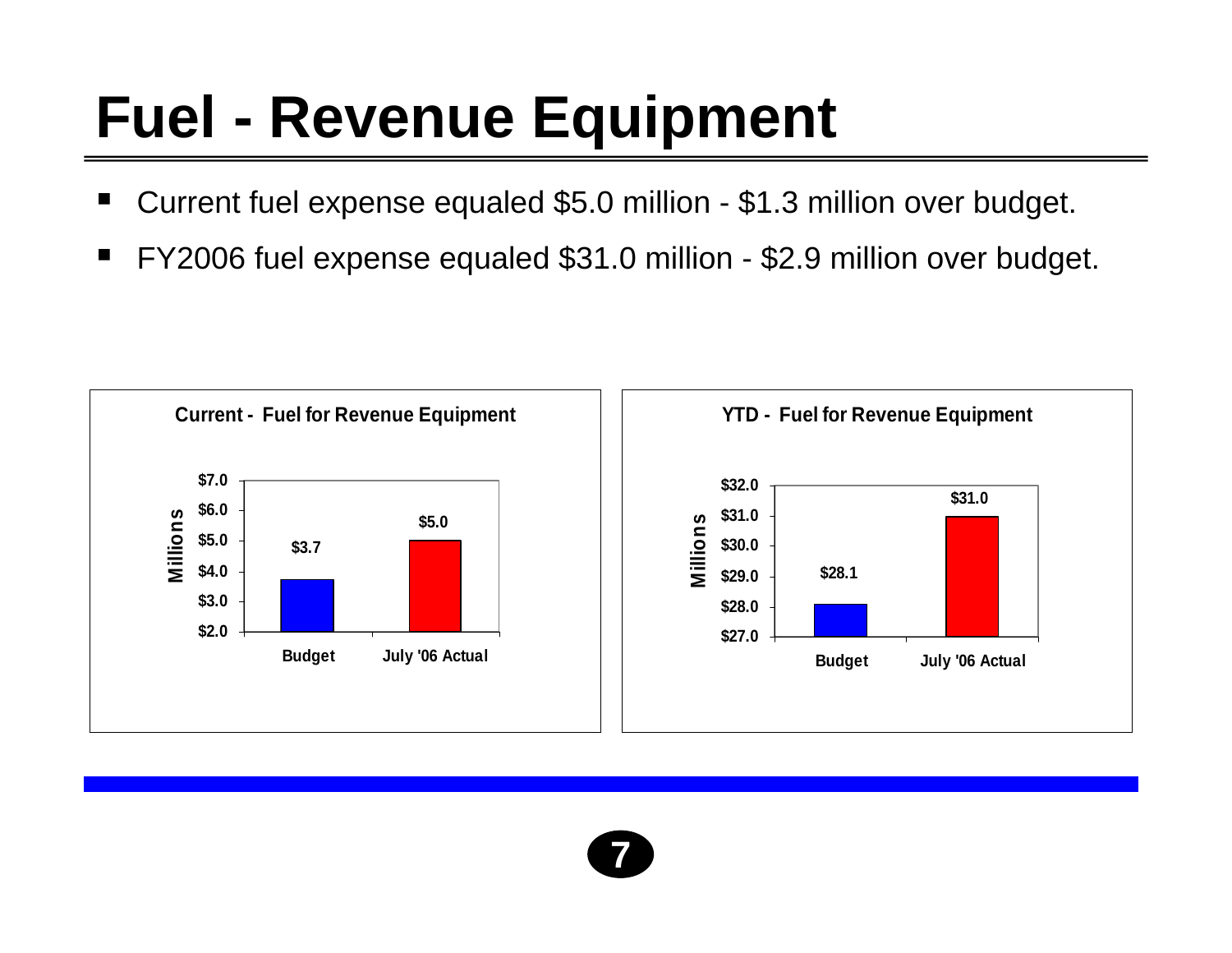### **System-Generated Revenues**

- ٠ System-Generated Revenues equaled \$45.5 million in July'06.
- ٠ Strong Fare/Pass Revenue reflects ridership and cash fare adjustment and ridership.

|         | <b>Budget</b><br>(millions) | Actual<br>(millions) | Variance<br>(millions) |
|---------|-----------------------------|----------------------|------------------------|
| Current | \$42.6                      | \$45.5               | \$2.9                  |
| YTD     | \$294.1                     | \$319.0              | \$24.9                 |